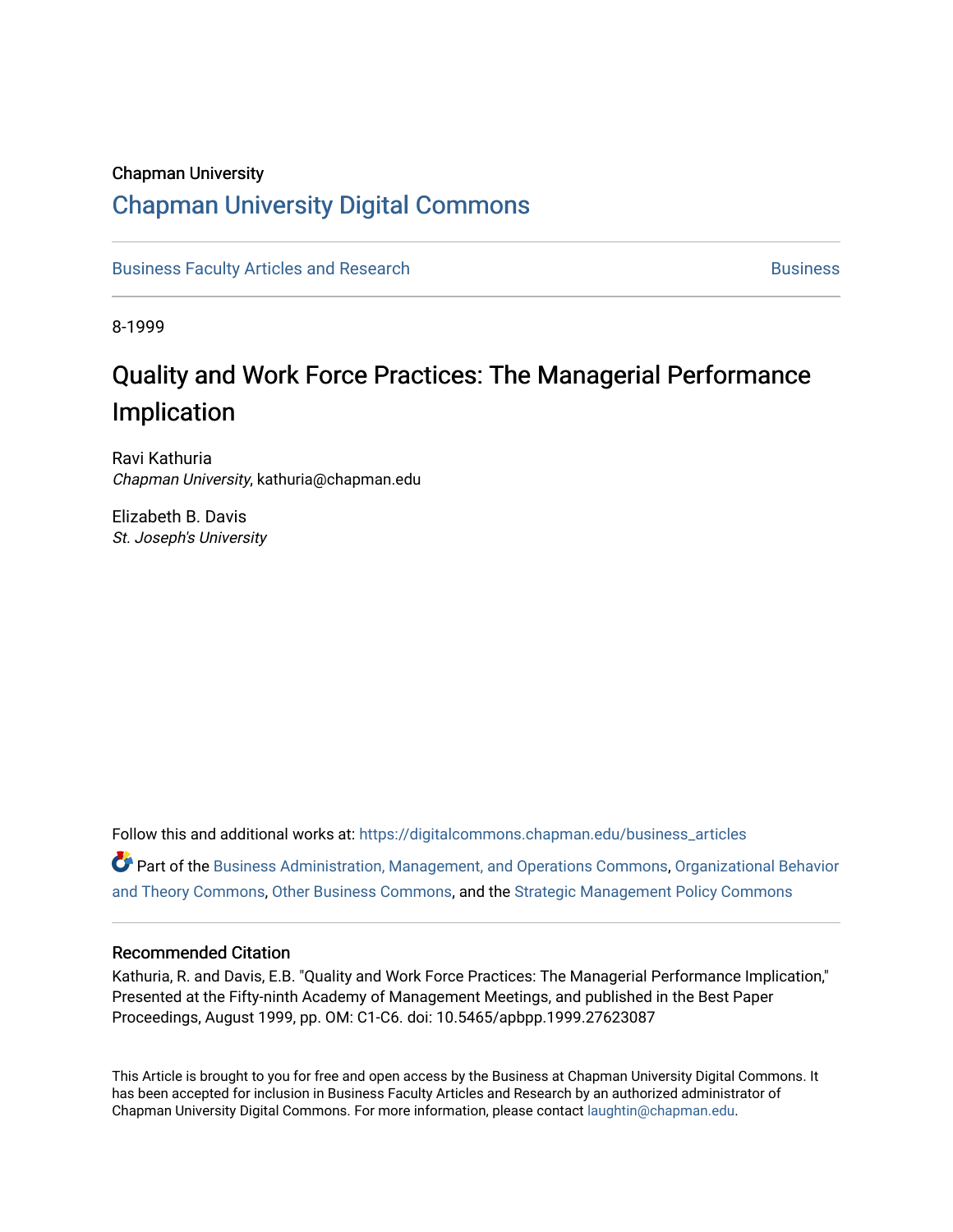# Quality and Work Force Practices: The Managerial Performance Implication

#### **Comments**

This paper was originally presented at the Fifty-ninth Academy of Management Meetings, and published in the Best Paper Proceedings in August 1999. [DOI: 10.5465/apbpp.1999.27623087](https://doi.org/10.5465/apbpp.1999.27623087) 

#### Copyright Academy of Management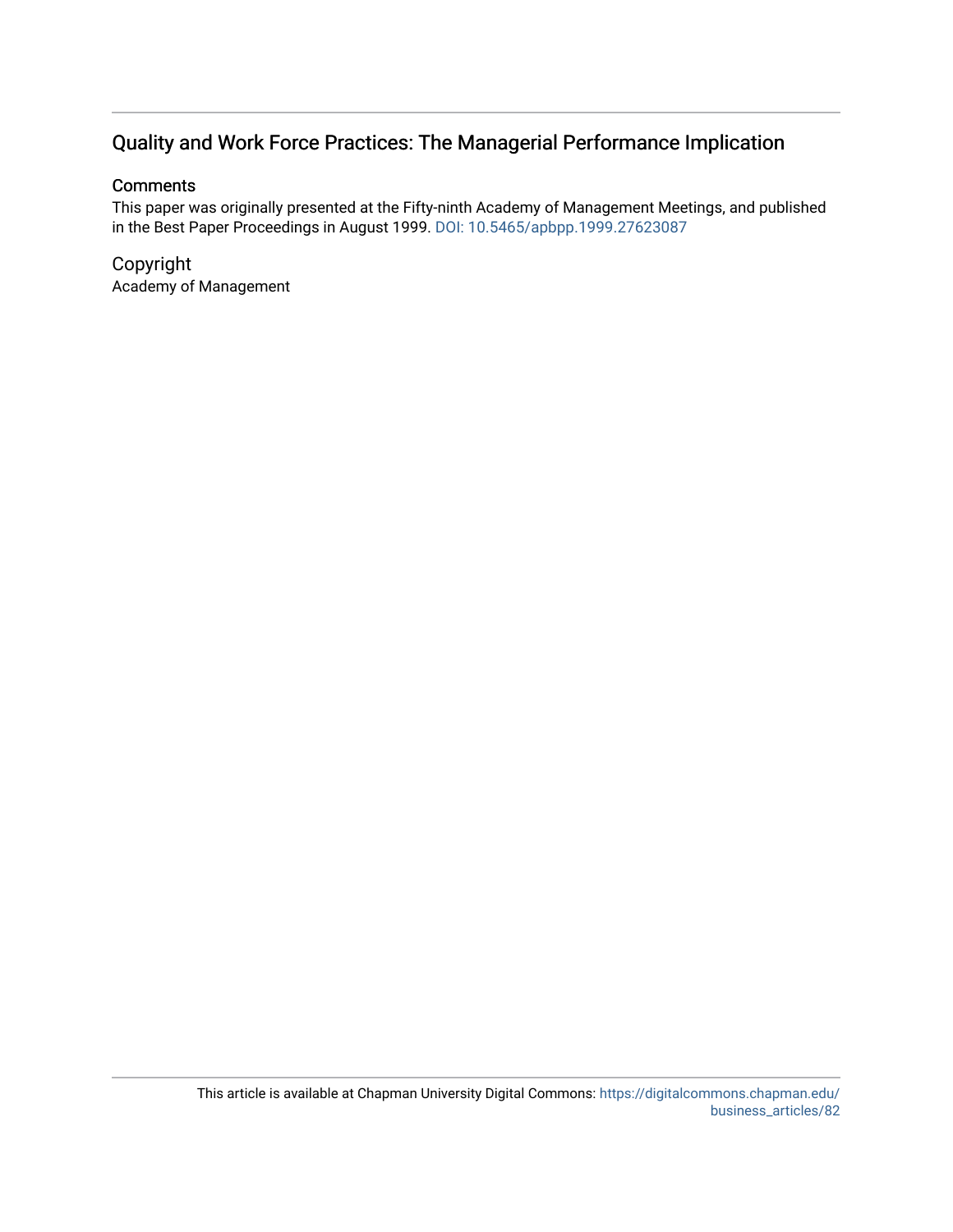#### **QUALITY AND WORK FORCE PRACTICES: THE MANAGERIAL PERFORMANCE IMPLICATION**

RAVI KATHURIA Erivan K. Haub School of Business St. Joseph's University 5600 City Avenue Philadelphia, PA 19131

> ELIZABETH B. DAVIS St. Joseph's University

#### **ABSTRACT**

This paper examines the managerial performance impact of work force management practices appropriate for manufacturing environments when quality is highly emphasized. The hypotheses are tested using data from 483 individuals in 99 manufacturing plants in the United States. The results indicate that when the emphasis is high on quality, certain work force management practices seem to play an important role in managerial performance in manufacturing settings.

#### **INTRODUCTION**

The interest in the concept and construct of Quality in organizations has been the subject of many studies in the past decade as organizations have sought to create a competitive advantage in their industries and theorists have sought to understand the implications of Total Quality Management (TQM). With the corresponding interest in Quality programs has come a focused interest in documenting the correlational link between quality and performance. More specifically, a validation that the implementation of Quality programs in organizations will result in increased performance and ultimately increased organizational efficiency and effectiveness.

Quality has been cited as a competitive priority (Hayes and Wheelright, 1984), an issue of strategic importance (Garvin, 1987), and an 'order qualifier'- a means of survival (Hill, 1994). Over the years, managers have witnessed it in different forms - Statistical Quality Control (SQC), Total Quality Control (TQC), TQM, etc. Recognizing the importance of quality, researchers and practitioners have increasingly focused their attention on the effective management of quality (Anderson, Rungtusanatham, and Schroeder, 1994). Researchers have attempted to theorize and empirically test the theory underlying quality management. However, most literature on quality management continues to be anecdotal or comprised of descriptive case studies. The task is still far from complete.

Some studies have empirically investigated the impact of TQM on performance or customer satisfaction (for example, see, Waldman and Gopalakrishnan, 1996) or established the linkage between some elements of TQM (statistical control) and work force management practices, such as Delegating, Teamwork, etc. (for example, see, Flynn et al., 1995). Recently, Choi and Eboch highlighted that theorists have described TQM "as a collective, interlinked system of quality practices that is associated with organizational performance (GAO, 1991; Tornow and Wiley, 1991; Waldman,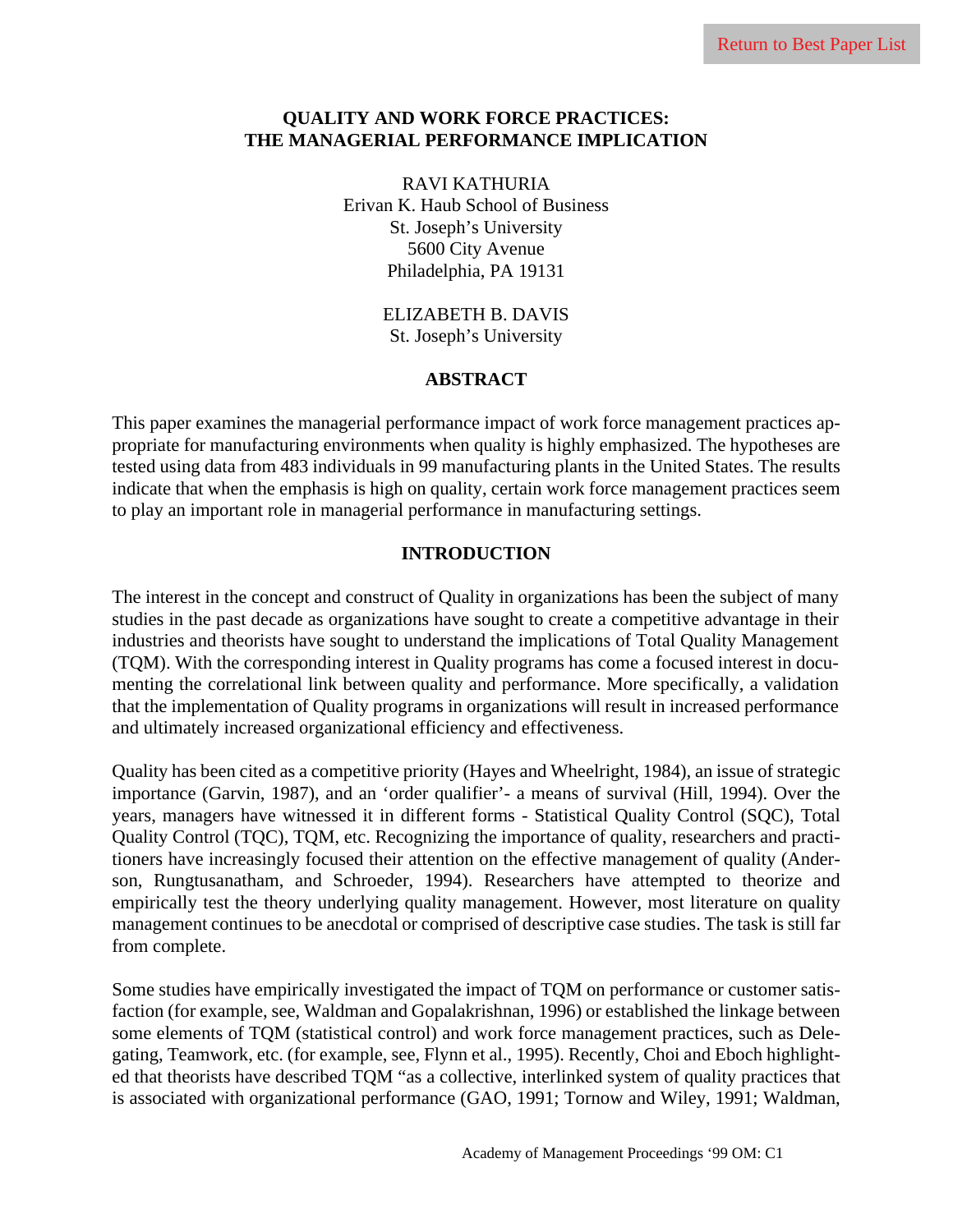1994; Madu et al., 1995)" (1998: 59). However, most of the recent research attempting to provide the empirical support for the linkage among these concepts has produced ambivalent, often conflicting, results. Specifically, none of the studies empirically investigated the interactive effect of work force management practices and quality emphasis on managerial performance. This study is an empirical investigation of the managerial performance impact of certain work force management practices when used by manufacturing managers in accomplishing the quality goal.

# **BACKGROUND AND RESEARCH HYPOTHESES**

#### **Work Force Management Practices Conducive to Quality Management**

Choi and Eboch, 1998; Rategan, 1992; Baron and Kenny, 1986, have all sought to provide both conceptual argument and empirical evidence to support the linkage between TQM practices, organizational performance and customer satisfaction. At the same time others have reported conflicting results regarding a positive correlation among these variables (Burrows, 1992). A study done by McKinsey and company in the early nineties looking at TQM program effectiveness in organizations indicated that two-thirds of the institutions who had implemented these programs had in fact terminated them due to lack of expected organizational results (Economist, 1992). Choi and Eboch's recognized "paradoxical dynamic" of the linkages calls for an alternative viewpoint and definition of managerial performance and its linkage to the implementation of quality programs in organizations. An alternative viewpoint while examining quality effects in organizations must look at the dynamic interplay among all three variables. That is – the syngergistic effects of the quality emphasis in the organizations, the use of appropriate work force management practices and the managerial performance outcomes.

Flynn et al. (1995) established the direct effect of work force management practices, including employee empowerment and team problem-solving approaches, on work attitudes and statistical control/feedback. Since statistical control is an integral part of quality, these practices (Delegating and Team Building) should also facilitate the task of manufacturing managers responsible for implementing and managing quality at the plant level. Anderson et al. (1994), Dean and Bowen (1994), Ginnodo (1992) and Eisman (1992) all emphasized the importance of teamwork in implementing total quality.

Developing and maintaining collaborative relationship with people outside the organization i.e., vendors and customers is also fundamental to the philosophy of TQM (Anderson et al., 1994). Garvin (1987) suggests that a firm should meet and exceed customer needs if it intends to achieve quality. A manager demonstrating 'Networking' behavior would definitely meet with customers to discover their needs as well as to find out how to better satisfy them. Articulating a theory of quality management, Anderson et al. (1994) identified seven concepts underlying the Deming management method. These concepts are: Visionary leadership, Internal and external cooperation, Learning, Process management, Continuous improvement, Employee fulfillment, and Customer satisfaction. From their definition of these concepts, we derived the following work force management practices that would be more appropriate for implementing quality initiatives. Even though the visionary leadership is intended for the top management, leading by communicating (Informing), motivating (Inspiring), and through participative change (Consulting) would be appropriate for the manufacturing managers responsible for implementing and managing quality at the plant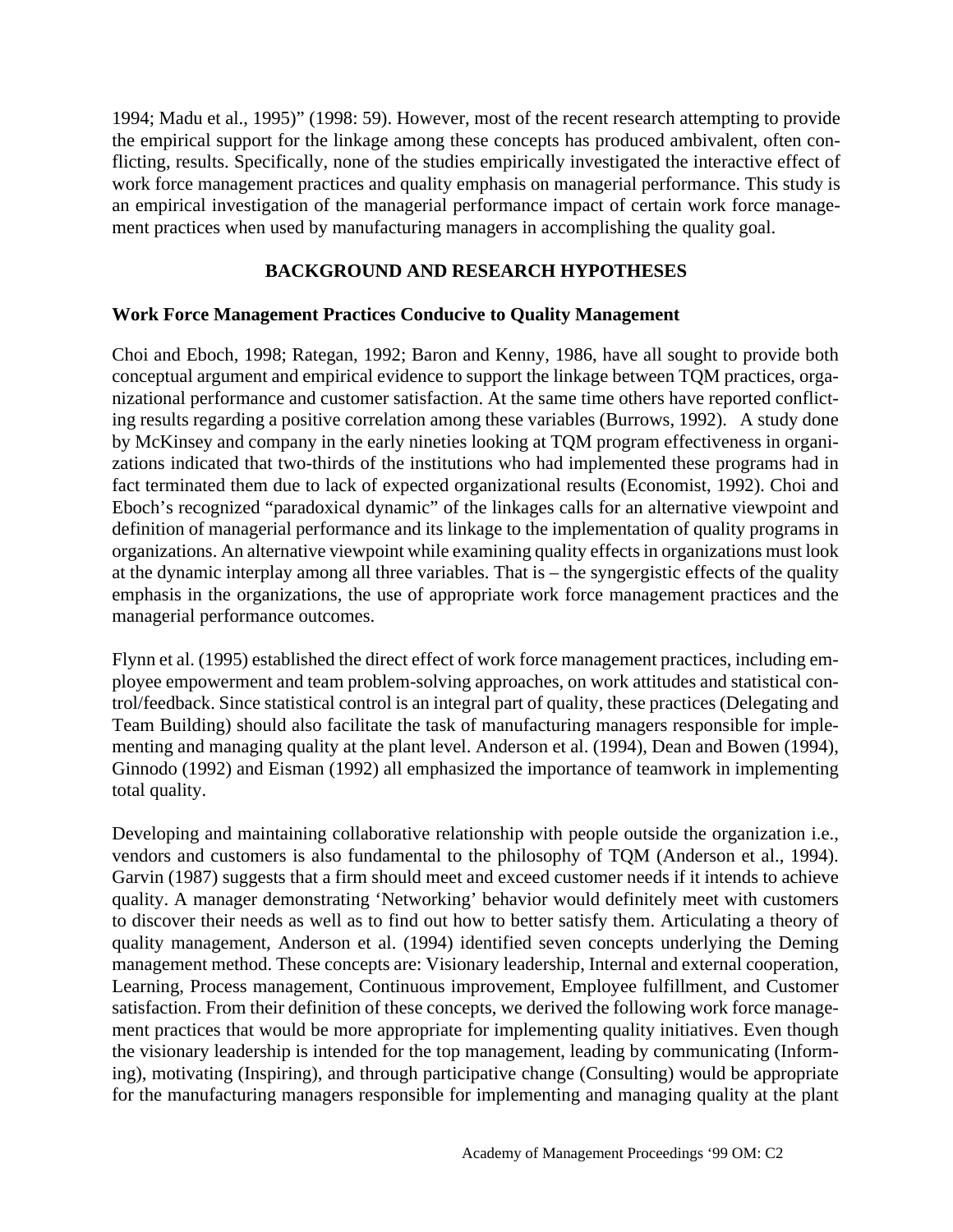level.

According to Spencer (1994), TQM practice broadens employees' roles by providing them with timely and accurate information. Communicating task-relevant information to employees, so they can carry out the assigned duties effectively, is an important element of the 'Informing' behavior (Yukl, 1994). To enable employees to conform to the product specifications, a key manufacturing task associated with quality (Juran, 1974; Feigenbaum, 1983; Ishikawa, 1986), a manufacturing manager must communicate the established product specifications, or changes thereof, from time to time. Communication is considered critical for quality management (Flynn, et al., 1995). Anderson et al. (1994) also argued that opening the feedback channels was important for quality management. For implementing quality, both intra- and inter-departmental communication are important (Deming, 1982). Employee participation is the fundamental principle behind TQM. A manager working in such an environment should, therefore, demonstrate 'Consulting' behavior, i.e., encourage participation in decision making, check with subordinates before making changes that affect them, and allow them to influence decisions. To achieve quality, Garvin (1987) suggests that customer needs and preferences be met with, and special/social events be held. Consultation with outsiders is one of the ways to learn about the needs and preferences of customers; and social events facilitate consultation (Yukl, 1994).

A higher emphasis on quality requires the use of procedures (for example, see, quality control charts) that ensure conformance to specifications, and help identify potential problems (Juran, 1974; Feigenbaum, 1983; Ishikawa, 1986). 'Planning' is useful for the development of procedures that can help avoid potential problems. 'Action planning,' a specific form of planning, is done to generate schedules and check points that make it easier to detect delays and problems before they occur (Yukl, 1994). Hence, planning, on the part of manufacturing managers, is particularly important when the emphasis is high on detecting potential problems as is necessary when quality is a high priority. Planning is also the first step in the famous Plan-Do-Check-Act (PDCA) cycle (Shewhart, 1931) that has the dual purpose of preventing defects from occurring and continuous improvement - two essential principles of quality management. Mentoring, that is to offer advice on how to advance career; encourage to attend training programs; help employees learn or improve job skills, is important in developing skills in statistical process control - an integral part of TQ (Flynn, Schroder, and Sakakibara, 1996). Deming (1993) also believed that it is the management's job to provide opportunities for education and training. He also advocated the need for consideration and cooperation (Supportive managers).

Work force management practices are linked to performance outcomes of managers. It has been well established in the literature (see, Yukl, Wall, and Lepsinger, 1990) that heightened performance occurs when these management practices are used. We believe that managerial performance outcomes are enhanced with the use of the above mentioned workforce practices when organizations have engaged in the use and emphasis of quality programs. Thus,

**H1:** Networking, Team Building, Supporting, Mentoring, Inspiring, Recognizing, Consulting, Delegating, Planning, and Informing will have a stronger positive impact on managerial performance when the emphasis on quality is high than when low.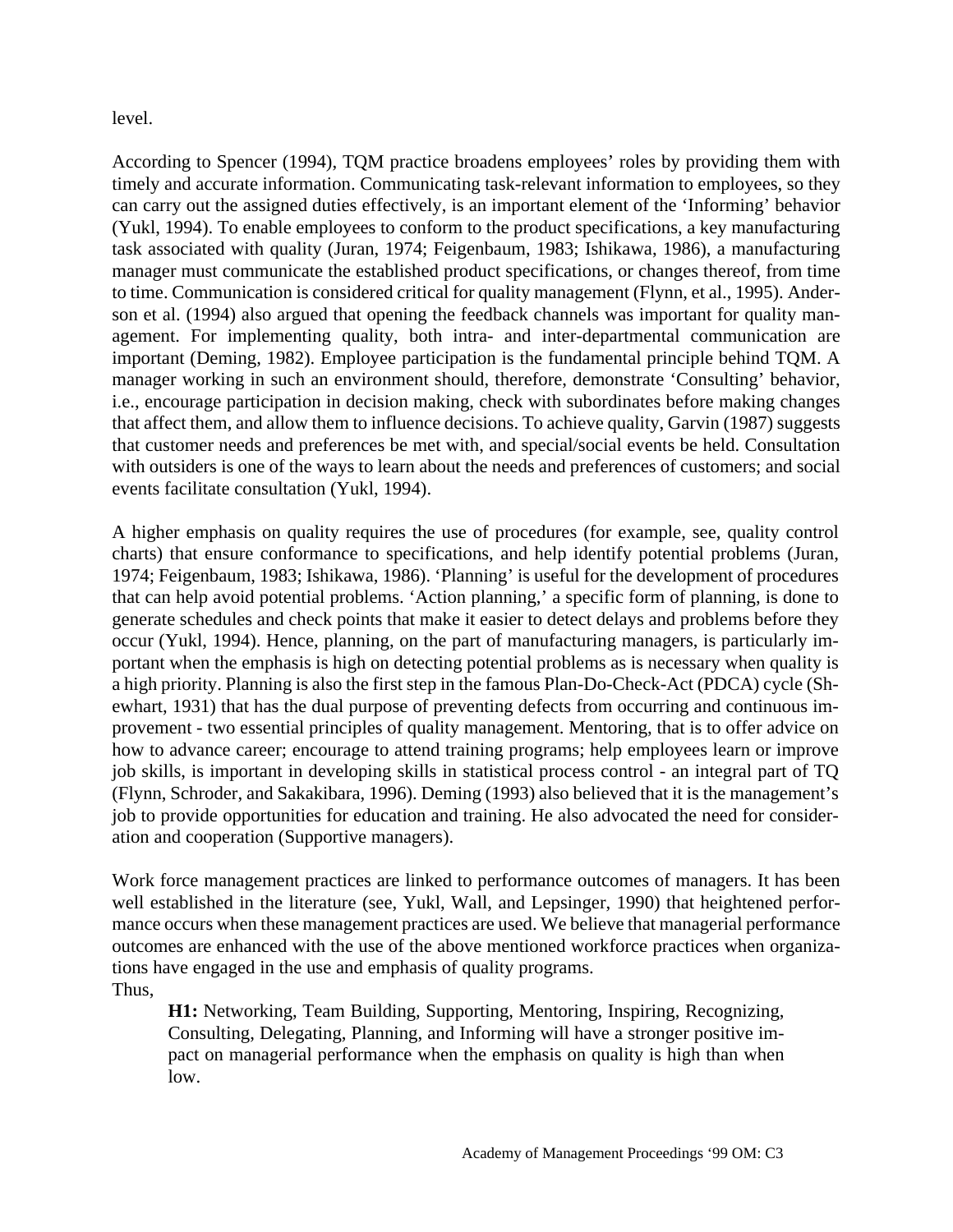# **Work Force Management Practices NOT Conducive to Quality Management**

Flynn, Schroeder, and Sakakibara (1995) envisioned that managers, who encouraged team problem solving by work-teams, would function as coaches rather than giving subordinates orders. Identifying work-related problems, and analyzing problems in a timely manner to identify causes and find solutions are some important elements of the 'Problem Solving' behavior (Yukl, 1994). Thus managers, rather than identify and solve problems themselves, would have the work-teams identify and resolve problems as those arise in the context of a high emphasis on quality. A company that places a high emphasis on quality strives to: ensure accuracy and consistency of work, monitor progress, and measure how well the work is conforming to the specifications (Reeves and Bednar, 1994). These tasks are better accomplished by following up, checking on the quality of work, and checking progress against plans -- the elements of 'Monitoring' behavior. Consistent with the notion of self-managing teams when the emphasis is high on quality (Cohen and Ledford, 1994; Hackman, 1986; Katzenbach and Smith, 1993; Lawler, Mohrman, and Ledford, 1992), a manufacturing manager is more likely to empower the work-teams (rather than do it him/herself) to check on the quality of work at the source (Monitoring), and decide task assignments among themselves (Clarifying). Deming (1986) opposed the use of extrinsic rewards (points 10 and 11 in his 14 point program) since they impede the implementation of quality management practices. Deming believed that instituting an individual reward scheme would foster adversarial intraorganizational relationships. Anderson et al. (1994) also favored elimination of merit-reward systems in order to facilitate the implementation of quality management. So, manufacturing managers would not demonstrate rewarding behavior when the emphasis is high on quality. Thus,

**H2:** Problem Solving, Monitoring, Clarifying and Rewarding will NOT have a stronger positive impact on managerial performance when the emphasis on quality is high.

# **RESEARCH METHOD AND DATA ANALYSIS**

# **Sample and Data Collection**

The data were collected from five employees at three different levels of each participating company. Once a company agreed to participate, the response rate was about 62%. The subordinates were used for determining the work force management practices of their manufacturing managers. The superiors, i.e., the GMs, were used to obtain data on the performance of manufacturing managers. The data from the manufacturing managers were collected for assessing their companies' emphasis on quality. The distribution of the participating companies characterizes the type of industries in the original sample. Furthermore, a comparison of the plants that responded with a random sample of nonparticipating plants showed no significant differences for size. The average plant in our sample had annual sales of US \$43 million with 275 employees.

# **Operationalization and Validation of Measures**

*Quality.*The emphasis on quality was measured using six items, which loaded on a single factor with an eigenvalue of 2.64. The reliability estimate of 0.71 for the quality scale exhibits acceptable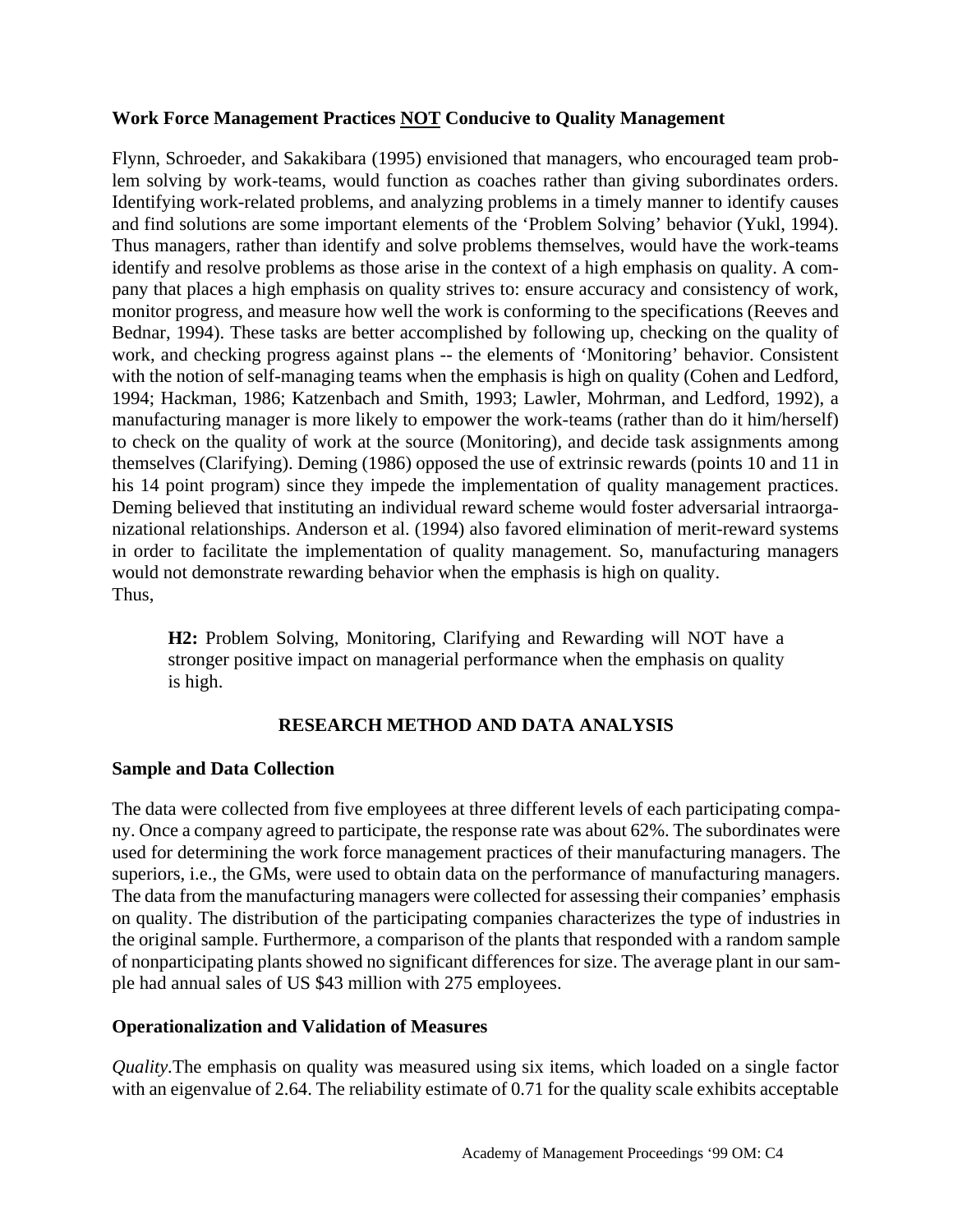level of reliability.

*Work force management practices.*The specific measures for the work force management practices were obtained from Yukl (1990). The fourteen practices were operationalized using a total of seventy items. Cronbach's alpha coefficients for all of the work force management practices scales are very high (alphas 0.82 to 0.93). Before averaging the responses of multiple subordinates for a manager on each work force management practice, the level of agreement among subordinates was assessed, using a one-way analysis of variance on each scale score for the 99 companies. The Ftests were significant ( $p < 0.05$ ) for each of the fourteen scales.

*Managerial Performance.*The performance of manufacturing managers was measured based on the perception of their superiors on a total of seven items, if relevant. The Cronbach's alpha for the seven-item scale was 0.80, which indicates a high level of internal consistency among items.

# **Exogenous Variables**

Five variables-age, education, organizational tenure, job tenure, and the years of association between general and manufacturing managers-were identified as potential confounders. All five variables have been used as control variables in the regression equations.

# **Data Analyses**

The hypothesized relationships between work force management practices and managerial performance are tested using the split-group regression analysis approach. We examined the above-median plants in the sample that place the highest emphasis on quality, as well as the below-median plants in the sample with the lowest emphasis on quality.

# **RESULTS AND DISCUSSION**

Hypothesis 1, which predicted a stronger positive relationship between some work force management practices and managerial performance for the high emphasis on quality group than for the low emphasis group, is generally supported. For the sample with the high emphasis on quality, the ten practices jointly explain a very significant proportion ( $R^2 = 0.684$ ,  $\overline{F} = 4.909$ , p=0.0001) of the variance in managerial performance. Furthermore, seven of the ten hypothesized practices are statistically significant at  $p < 0.05$ . As expected under H2, we did not find any significant relationship between three of the four practices and managerial performance for the high emphasis on quality group. Thus, Hypothesis 2 is also supported (except for Clarifying) via the non-significance of these three practices for the high emphasis group. This indicates that the three practices have no significant impact on managerial performance when the emphasis on quality is high. For the group with a low emphasis on quality, there is no significant relationship between these four practices and managerial performance, since the overall model is not significant  $(F = 1.538, p=0.170)$ .

The above results show support for the moderating effect of quality on the relationship between the hypothesized work force management practices and performance, in general. The results indicate that most relationship oriented practices -- Supportive, Mentoring, Inspiring, Recognizing, and Consulting -- seem to play an important role in manufacturing settings characterized by a high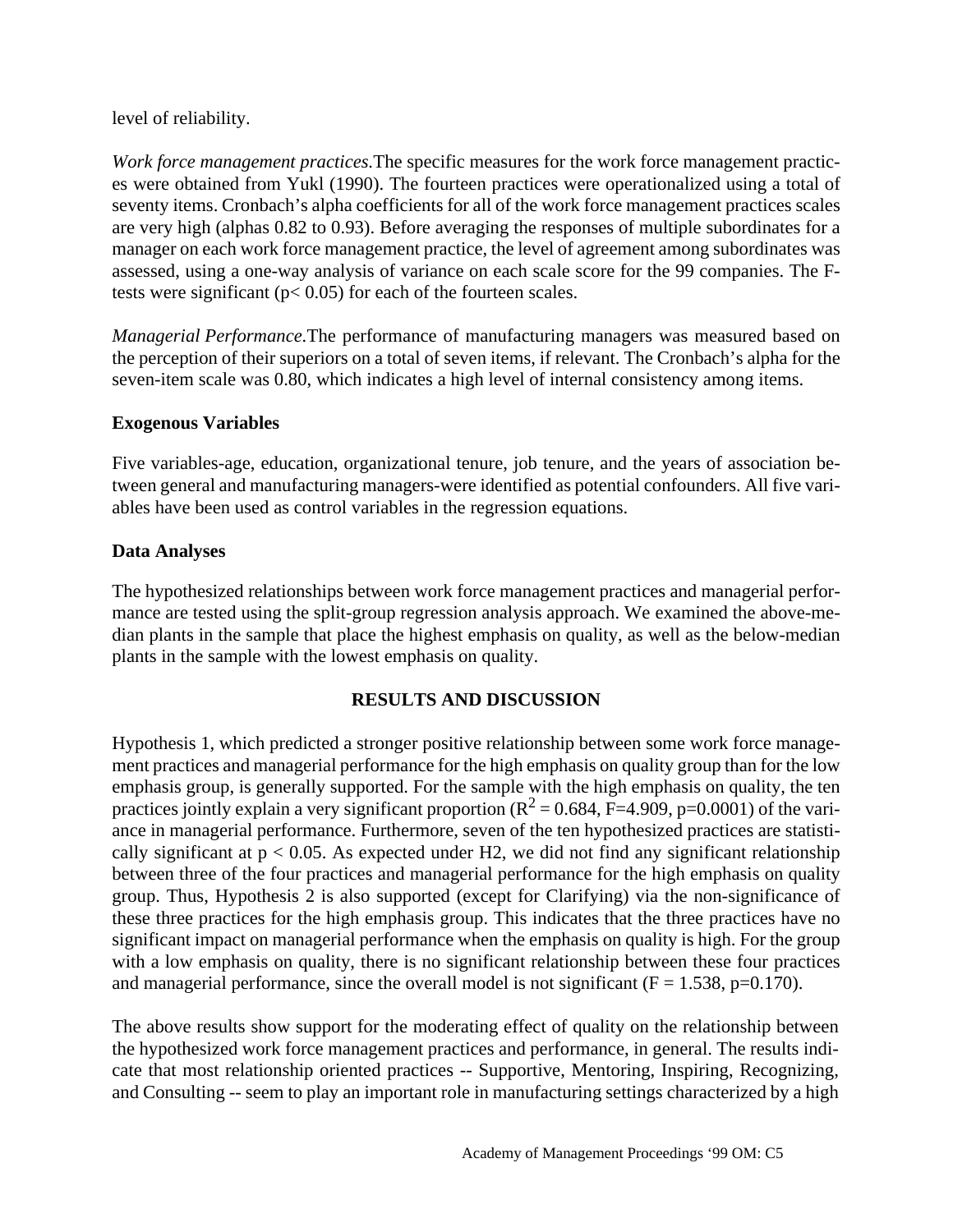emphasis on quality, when tested individually after controlling for the influence of the five demographic variables. The present study was unable to support the hypothesized positive relationships between Delegating, Networking and Team Building practices, and managerial performance, for the 'high emphasis on quality' group.

From the work-oriented practices, Planning and Informing were hypothesized to have a stronger positive impact on managerial performance when a company highly emphasized quality. This study found support for both Planning and Informing practices. Further, as expected under H2, Problem Solving, Monitoring, and Rewarding have no significant performance implications, when the emphasis on quality is high.

#### **CONCLUSIONS AND IMPLICATIONS**

In general, the study shows that managers, who strongly demonstrate certain work force management practices when the emphasis is high on quality, are perceived as better performers. This study is a comprehensive evaluation of the performance impact of fourteen work force management practices when quality is emphasized. The knowledge of these work force management practices that have performance implications when the emphasis is high on quality, would facilitate the management and implementation of quality.

When the emphasis is high on quality, consulting, inspiring, recognizing, supportive, mentoring, planning, informing and clarifying practices seem more useful in getting the underlying tasks done effectively. These practices seemingly encourage employees to meet and exceed customer expectations through accurate, consistent, durable and reliable products, which characterize a high emphasis on quality. The study also unearthed that some practices - monitoring, problem solving, and rewarding – have no performance implication when the situation is characterized by a high emphasis on quality. Managers seem to encourage employees to monitor the progress and quality of their own work, and to solve problems at the source.

The identification of work force management practices that have a positive performance impact when the emphasis is high on manufacturing quality can help the management of manufacturing companies in the following ways. First, the findings of the study can be used to apprise manufacturing managers of the 'right' type of work force management practices for managing quality. Demonstrating the right work force management practices would facilitate the goal of effective management and implementation of quality at the plant level. Second, the findings of this study can help assess training needs for manufacturing managers in plants that emphasize quality. The training needs could be identified by comparing the inherent behavior profiles of manufacturing managers with the one appropriate for a high emphasis on quality. Having determined the gap, the manager may use one of the available management games and simulations to increase his/her score on the requisite practices.

#### **References Available from the First Author**